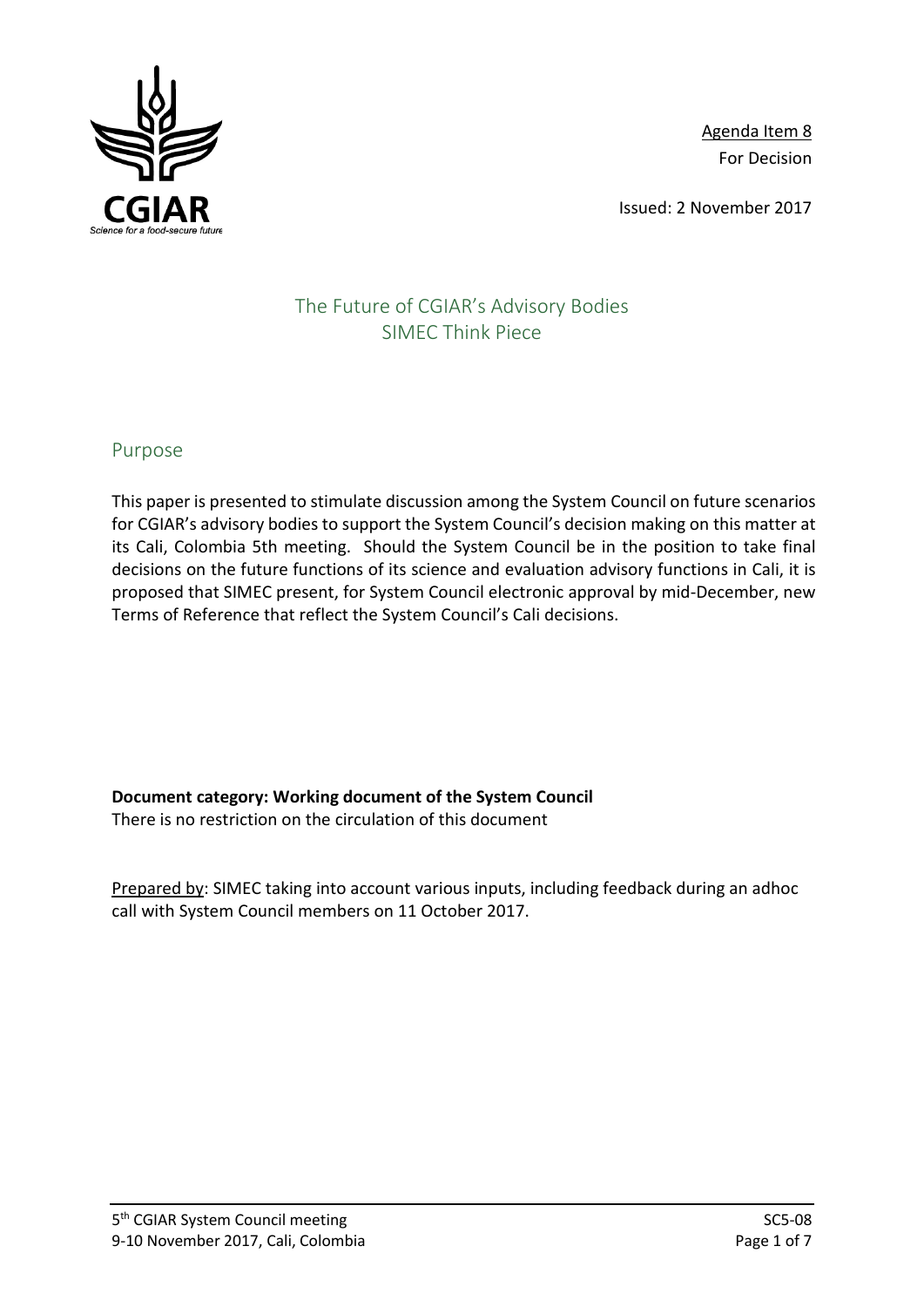# **The Future of CGIAR's Advisory Bodies SIMEC Think Piece**

## **A. Introduction**

At the 4th System Council Meeting in May 2017 in Amsterdam, SIMEC was asked by the System Council to work on two tasks.

Task 1 referred to: *"explore a range of options on how best advisory services could now be provided to the Council, responding to key questions such as: what is the profound role that they are to play in the current system and what are the best and most efficient institutional arrangements to deliver these services?"*

Task 2 referred to: "*how can the relevant conversations with both the Chair of the ISPC and Head of IEA to identify how some of the Council's early thoughts on priorities for the ISPC and IEA be taken up, so that for the remainder of 2017 the focus of effort is directed to those activities that bring most added value to our work*."

Task 2 was worked on by SIMEC in close cooperation with IEA and ISPC and led to the proposal to adjust the POWB 2017 of both entities to focus on the most essential activities and put non-essential activities on hold until further notice. This proposal was submitted to the System Council and accepted on a non-objection basis in July 2017, thereby saving US\$ 360,000 USD. To take forward task 1, SIMEC held an in-person meeting in Paris on 18 August 2017. The meeting focused largely on sharing ideas and key priorities for the future design and roles of CGIAR's advisory bodies on science and partnership advice as well as evaluations. During the meeting, SIMEC also had the opportunity to review early thinking by the evaluators (led by Mary O'Kane) and discuss member views as well as interest in using the evaluation as one source of guidance in developing a Think Piece for the System Council's 5th Meeting.

The remainder of this paper only focuses on task 1: the future of the advisory bodies in the CGIAR. The paper is conceived to stimulate discussion among the System Council. SIMEC's early thinking on this paper was circulated in a PowerPoint format to System Council members and discussed during the adhoc virtual call with System Council members on 11 October 2017. Feedback received was integrated into this paper in order to present a set of future scenarios for CGIAR's advisory bodies at the 5th System Council meeting in Cali to support the System Council's decision making on this matter.

# **B. State of Affairs**

Since the successful CGIAR governance transition in mid-2016, CGIAR's advisory bodies ISPC and IEA are without current terms of reference. While the overall governance structure of the system has changed, the advisory bodies are still operating according to the pre-transition logic. Despite this unsatisfactory situation, the advisory bodies have delivered high-quality work and outputs (e.g. review process of the new CRPs and Platforms, and evaluations of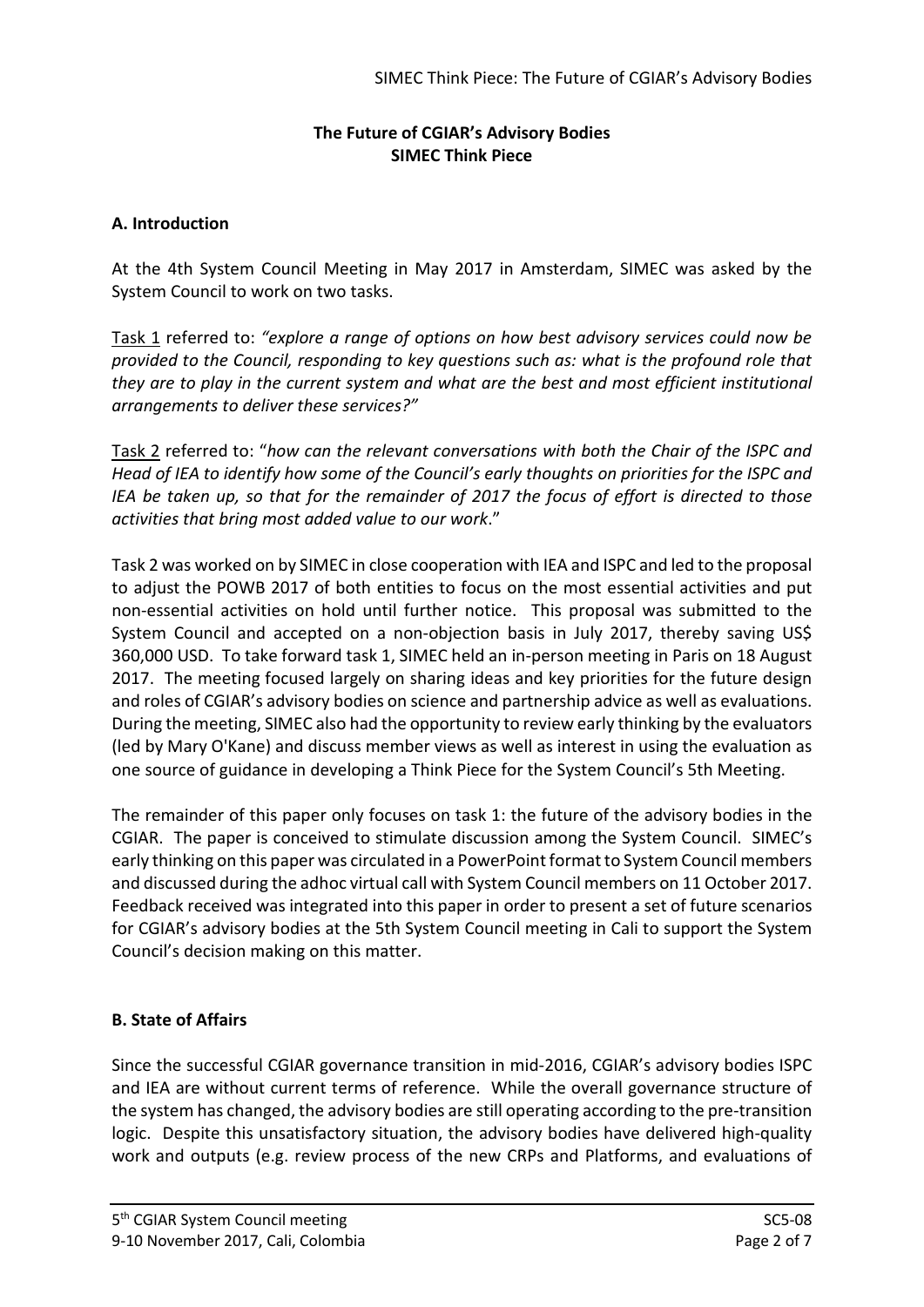CGIAR's Genebanks, and of gender equity in CGIAR by looking at both gender in CGIAR research, and gender at the workplace) and had their annual 2017 POWBs approved in November 2016 by the newly formed System Council. In 2017, several members of the System started to deliberate on what the future advisory bodies of the CGIAR might look like. The following are the most central think pieces on the future of the advisory bodies or topics closely linked to them. All were considered in the preparation of this paper:

- 1. System Council Thoughts on Advisory Bodies at System Council Meeting 4 (May 2017)
- 2. SIMEC Paris Principles
- 3. EIARD Position on ISPC & IEA
- 4. ISPC evaluation overview for August 2017 SIMEC meeting (Mary O'Kane)
- 5. Final Report of the Evaluation of the ISPC (Mary O'Kane and Eija Pehu)
- 6. ISPC Think Piece to inform priorities for agricultural research in the 21st century (Maggie Gill)
- 7. ISPC Briefing No. 62: Quality of Research for Development in the CGIAR Context
- 8. ISPC Draft Terms of Reference (post-transition, SIMEC-M2-02, Appendix 1)
- 9. IEA Position Paper: Proposal for a cost-effective and utility-focused evaluation system in CGIAR (Rachel Sauvinet-Bedouin)
- 10. CGIAR RBM Framework Development: Taking Stock (Julia Compton & Philippe Elul)
- 11. SIMEC Presentation for Virtual System Council Meeting (11 October 2017)

In addition, during SIMEC's adhoc call with System Council members on 11 October 2017, SIMEC collected feedback and opinions from members. Subsequently, on 23 October 2017, SIMEC held talks with ISPC (Maggie Gill, Leslie Lipper) and IEA (Rachel Bedouin) to hear their ideas and thinking on the advisory services. Based on these inputs and consultations, the following principles, areas of work and options have taken form.

# **C. Principles for Advisory Services in the CGIAR**

For CGIAR's funders, the following four principles are central with regard to the new design for CGIAR's advisory services: (i) improved efficiency, (ii) improved communication between the services and the system, and (iii) higher ownership of the advice produced by the services by the system, (iv) while also ensuring independence of the content-matter of the advice.

The principle of **improved efficiency** is linked to the area of work of the advisory services (should they do what they have been doing in the past?) as well as to the question of location of advisory services (is Rome the right location?). It emerged that many funders perceive that the ISPC should engage less in certain areas (proposal assessment, annual performance assessment) and should the IEA (less long broad evaluations, and focus more on programmatic evaluations). Overall, now the system has a new portfolio of CRPs and Platforms, funders generally perceive a reduced demand on advisory services and do not support the advisory services to be "frontloading" with new, non-essential tasks.

At the same time, many funders considered the question "what would be a potential costeffective hosting environment for the advisory services look like?." In order to answer this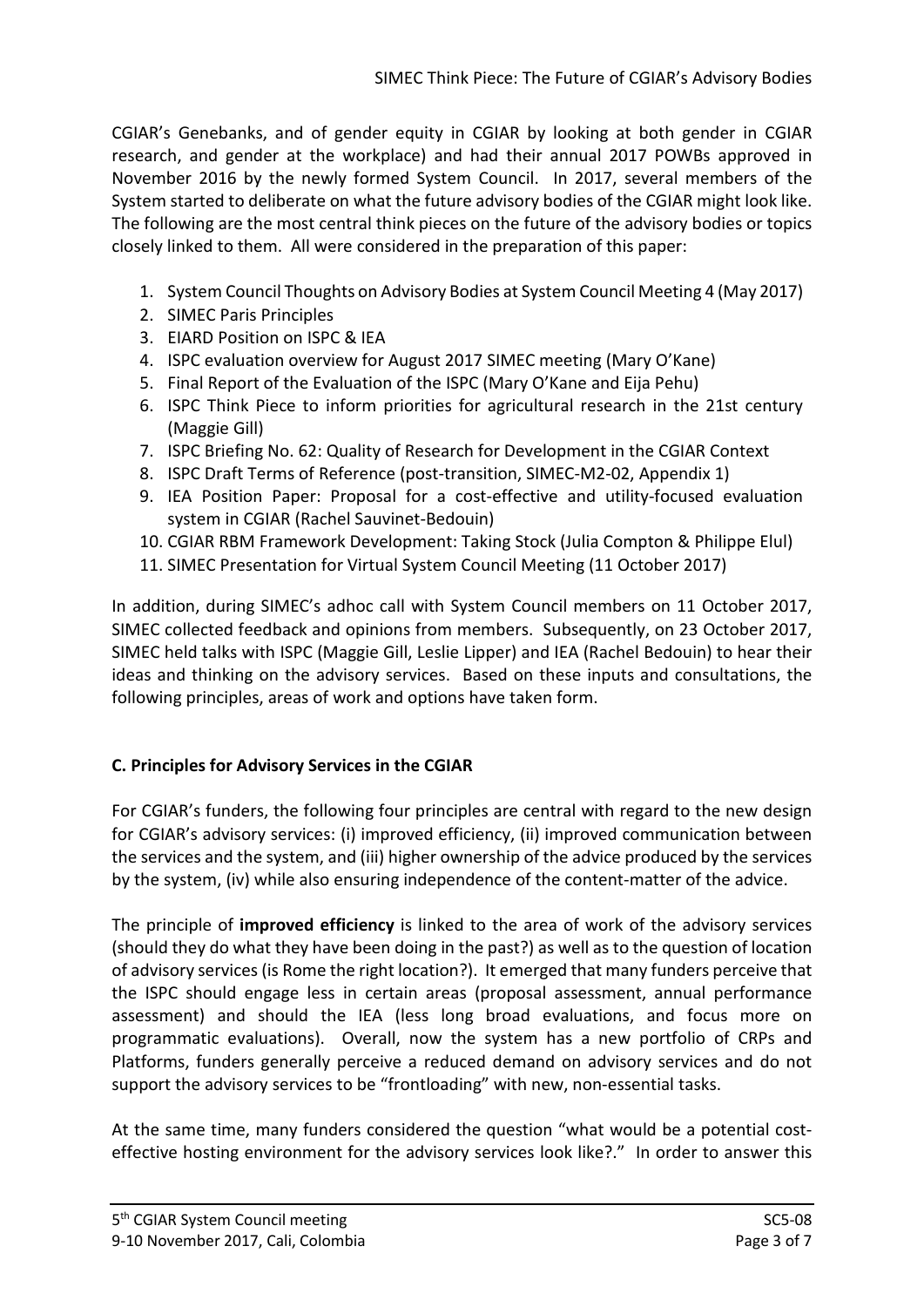question, SIMEC looked into the cost-structure of the status quo (advisory services based in Rome) as well as into an alternative scenario (advisory services based in Montpellier and hosted by the CGIAR System Organization). The reason for considering the System Organization as a potential location for the advisory services is based on the perceived need for improved communication and higher ownership (see principles 2-3, as well as document 4 listed above). A preliminary cost-structure assessment showed that having the advisory services in Montpellier instead of Rome could reduce costs *per position on average* by 65.000 USD/year; especially for mid-level graded positions, resulting in substantial cost savings through moving to Montpellier. In case that the number of staff would remain the same for both services, the cost saving against the 2017 base line scenario would accrue to about US\$ 360,000 year. However, in case of a relocation to Montpellier, once-off costs for relocation and additional transaction costs, which are difficult to quantify at this stage, (hiring of personnel, job orientation etc.) must be considered. It is also important to note that FAO does not charge overheads and office fees as the hosting entity for ISPC and IEA.

In addition to this, the projected budgets of ISPC and IEA for 2018 must be considered, which show a partially sharp reduction in costs against 2017: IEA -50%, ISPC -11% to -16% (two budget scenarios were tabled<sup>1</sup>). This is particularly the case for the IEA which is considering working with a "light footprint" budget for 2018 with only 2 FTE professional staff and 0,5 FTE admin staff. That said, there exists additional saving potential with the ISPC, which for 2018 plans with 8,5 FTE (7 professional, 1,5 admin). Under the condition that the areas of work of the ISPC are reduced (see below areas of work) the staffing would potentially decrease, thus creating additional cost savings to the estimated figure of US\$ 360,000 mentioned above.

The principle of **improved communication** between the advice produced by the services and the system, refers to the strongly articulated need to bring in line the various assessment and evaluation work streams in the System. These are, amongst others, proposal assessment, annual performance assessment and adjustment, programmatic evaluations, foresight advice and based on this, new programming. Many funders had the impression that these work streams could be better harmonized by putting it in the hand of one unit and that it would be worthwhile to consider hosting this unit at the System Organization in order to bring about **higher ownership** of the advice by the system itself. Funders perceive the current arrangement with the advisory services being in Rome as not optimal as it creates a disconnect between the CRPs and Centers on the one hand side and the advisory bodies on the other hand side, thereby creating a situation in which the advice is not fully embraced by the system itself (see also document 4 listed above). By bundling the different work streams better and co-locating them with the System Management Office, funders see an opportunity for achieving improved communication, higher ownership and greater efficiencies.

Linked to the ownership question, however, is the question of independence of advice and the need to avoid potential conflicts of interests through the co-location the advisory services with the System Management Office. In order to ensure independence of advice and avoid conflicts of interests, a relocation of the advisory services to Montpellier would happen in the

<span id="page-3-0"></span><sup>&</sup>lt;u>.</u> <sup>1</sup> [https://www.cgiar.org/wp-content/uploads/2017/10/SC5-09B\\_Annex1\\_Sub-group1\\_Budgets.pdf](https://www.cgiar.org/wp-content/uploads/2017/10/SC5-09B_Annex1_Sub-group1_Budgets.pdf)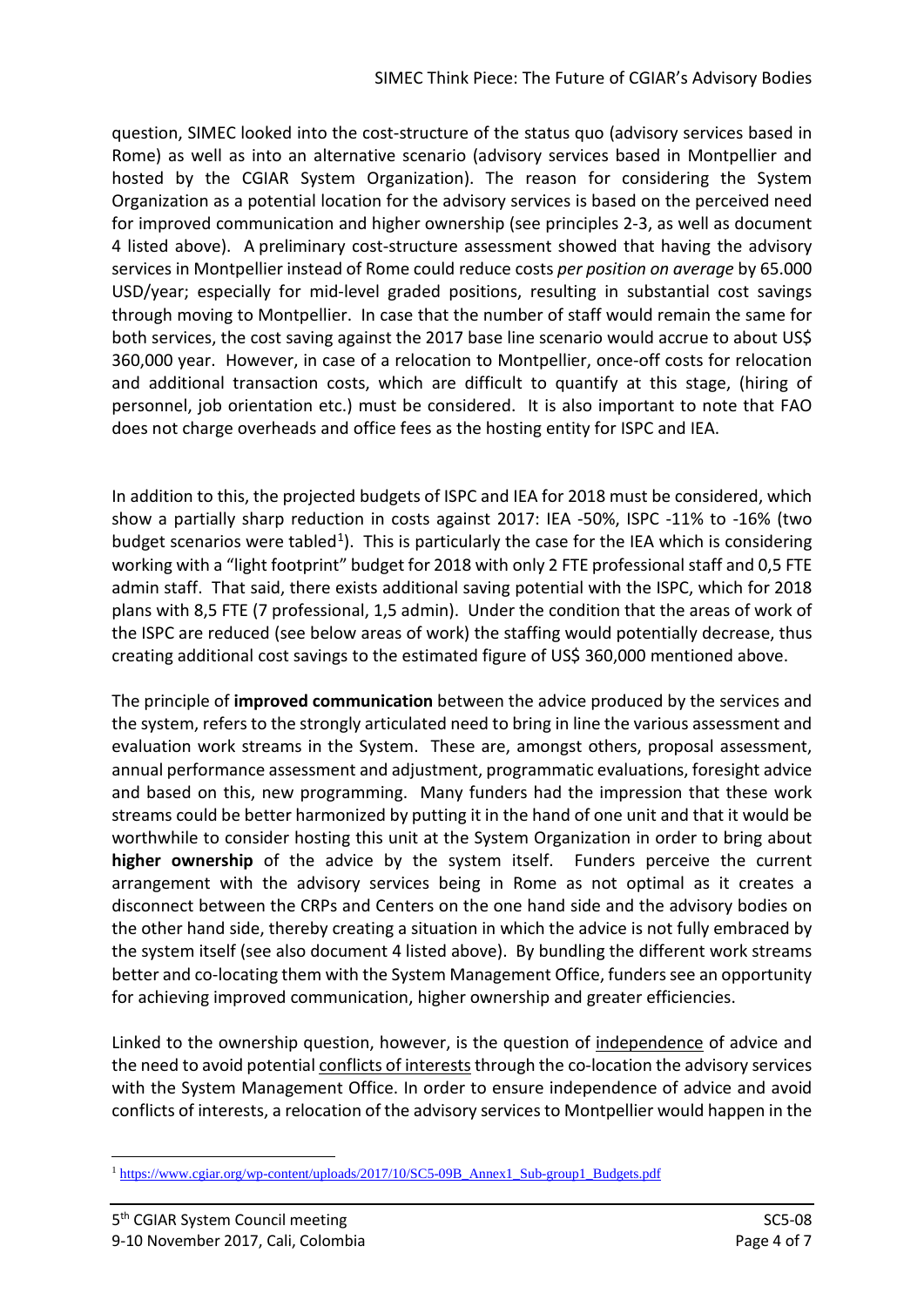form that the advisory services function more as administrative support units, while the actual work (evaluations, foresight etc.) would be commissioned to external providers, utilizing a high-level standing panel of providers for science advice (see areas of work below). This kind of arrangement is commonplace in various funder agencies and actually does not differ much from the past ISPC and IEA arrangements under which the actual work was often conducted by external providers.

# **D. Areas of Work of Advisory Services**

The consultations as well as the ISPC evaluation showed that when it comes to the advisory services five areas of work were consistently most important for donors as well as other components of the system. These are: foresight, proposal assessment and performance assessment, programmatic evaluations, impact assessment and guidance on innovation and partnership.

## **1. Foresight**

What the System wants: Improved strategic advice on future critical R4D research areas for which CGIAR has a comparative advantage and which are relevant for delivering its mission (SRF). To provide an evidence base to support research shifts in the system. This advice would be designed to influence programming at specified times (every 3-4 years) in accordance with the overall business plan development of CGIAR (currently CRPs are planned for 6 year cycles, potential look at a future 4 year cycle.

Potential arrangement: Advice to be provided by an independent, high-level panel of experts in science and development subject matters, even beyond the agriculture sector, coordinated by a unit co-located in the System Management Office.

Potential process: Foresight advice to be commissioned by the System Council and submitted to the System Management Board for consideration and response with regards to what aspects could be incorporated into new or adjusted research.

## **2. Proposal Assessment and Performance Assessment**

What the System wants: A separation of functions of CRP proposal coaching and detailed, independent CRP proposal assessment, unlike the current arrangement which was deemed unsatisfactory. Furthermore, a separation of proposal assessment and (annual) performance assessment, the later to be handled by the System Management Office.

Potential arrangement of proposal assessment: A preferred arrangement would be that an expert panel advises on the development of guidelines for proposal development and assessment and the System Management Office contracts external subject matter experts for independent proposal assessment. (To be considered: continued use of QoR4D criteria.)

Potential arrangement on performance assessment: On annual priority setting, the System Council would provide guidance to the System Management Board based on information received from the performance-based management system (RMB-F, MARLO, 12 building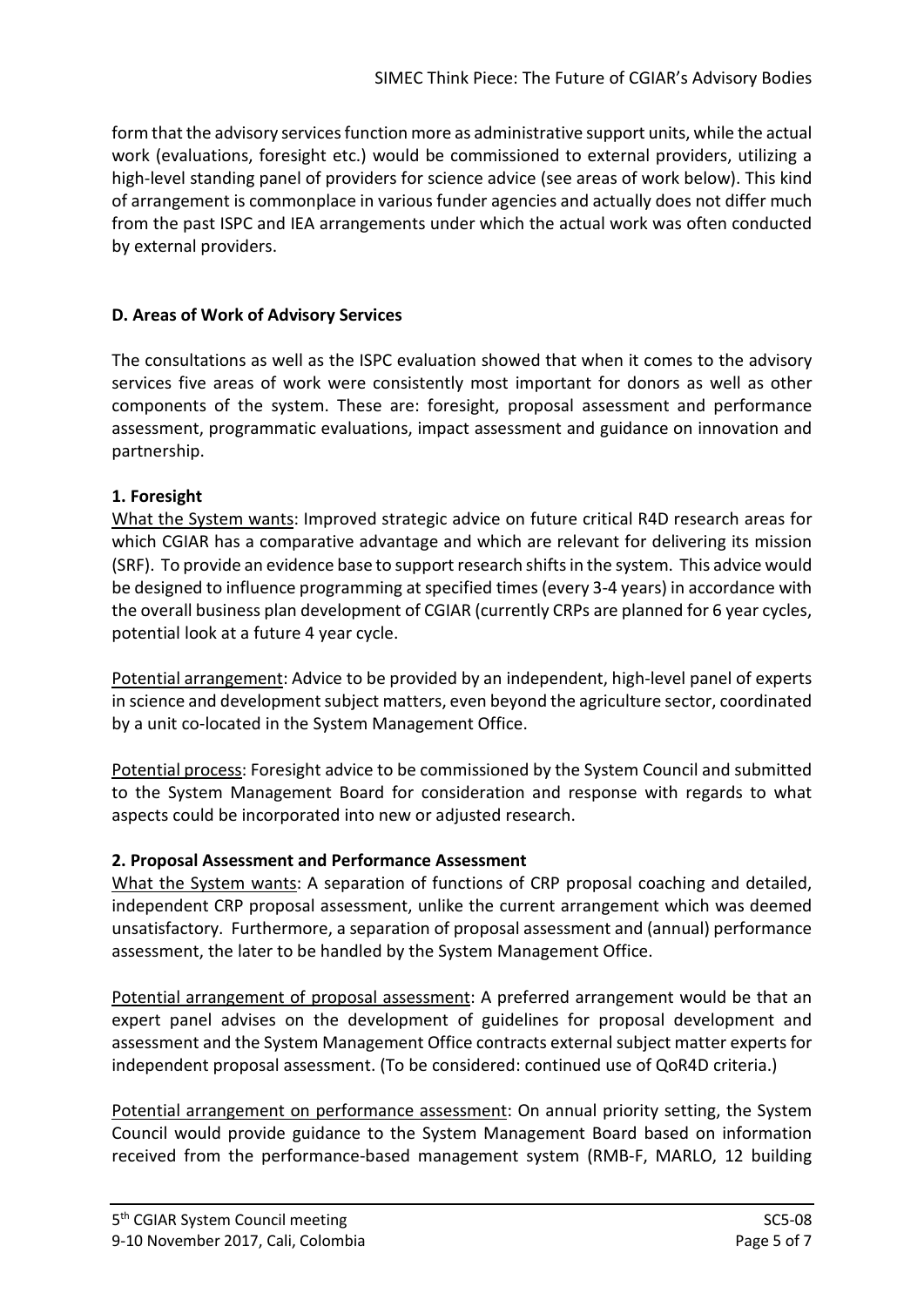blocks system, science output reporting by Centers (PlumX, Altmetrics etc.)); the advisory function would not play a role in this "day-to-day" business.

## **3. Evaluations**

What the System wants: Historically, there have been two types of evaluations in the CGIAR: programmatic CRP evaluations and evaluations on cross-cutting issues. For funders, programmatic CRP evaluations demonstrating clear progress towards the SRF targets on a regular basis are most important and require a clear-cut, comparable and easy to digest format in order to also support management decisions.

Potential arrangement: Managed by a small expert evaluation unit at the System Organization to assure standards, comparability and quality control of externally commissioned evaluations to be used in line with overall business plan of CGIAR.

Potential process: The outcomes of programmatic evaluations should be available the year before a new phase is commissioned, limited to key criteria such as contribution to SRF. Other evaluations to be produced on demand of the System Council linked to assurance needs.

## **4. Impact Assessment**

What the System wants: The System voices unanimous support for impact assessment in CGIAR and is very satisfied with the work of SPIA. There is a desired to embed a culture of impact assessment into the system more closely.

Potential arrangement: The current Standing Panel on Impact Assessment (SPIA) arrangement will be kept, while administrative support will be provided by the System Management Office.

Potential process: It is important that SPIA's work be able to continue, that overall impact assessment capacities for the System are strengthened and that Centers and CRPs also build their capacities on impact assessment. To do so, the System Council should consider a renewal of the Strengthening Impact Assessment in CGIAR (SIAC) program.

## **5. Innovation and Partnership**

What the System wants: For many funders, an improved and systematic linkage between science and development is important if CGIAR is to deliver on the ambitious targets of the SRF. However, innovation and partnership are not objectives in themselves, but a means to contribute meaningfully to the SRF and development outcomes.

Potential arrangement: Innovation and partnerships therefore are essentially embedded in all work areas mentioned so far and must also be reflected in the staffing of the units dealing with these as work areas; a balance between science and development is essential for the success of CGIAR. Thinking must be embedded in DNA of the advisory services.